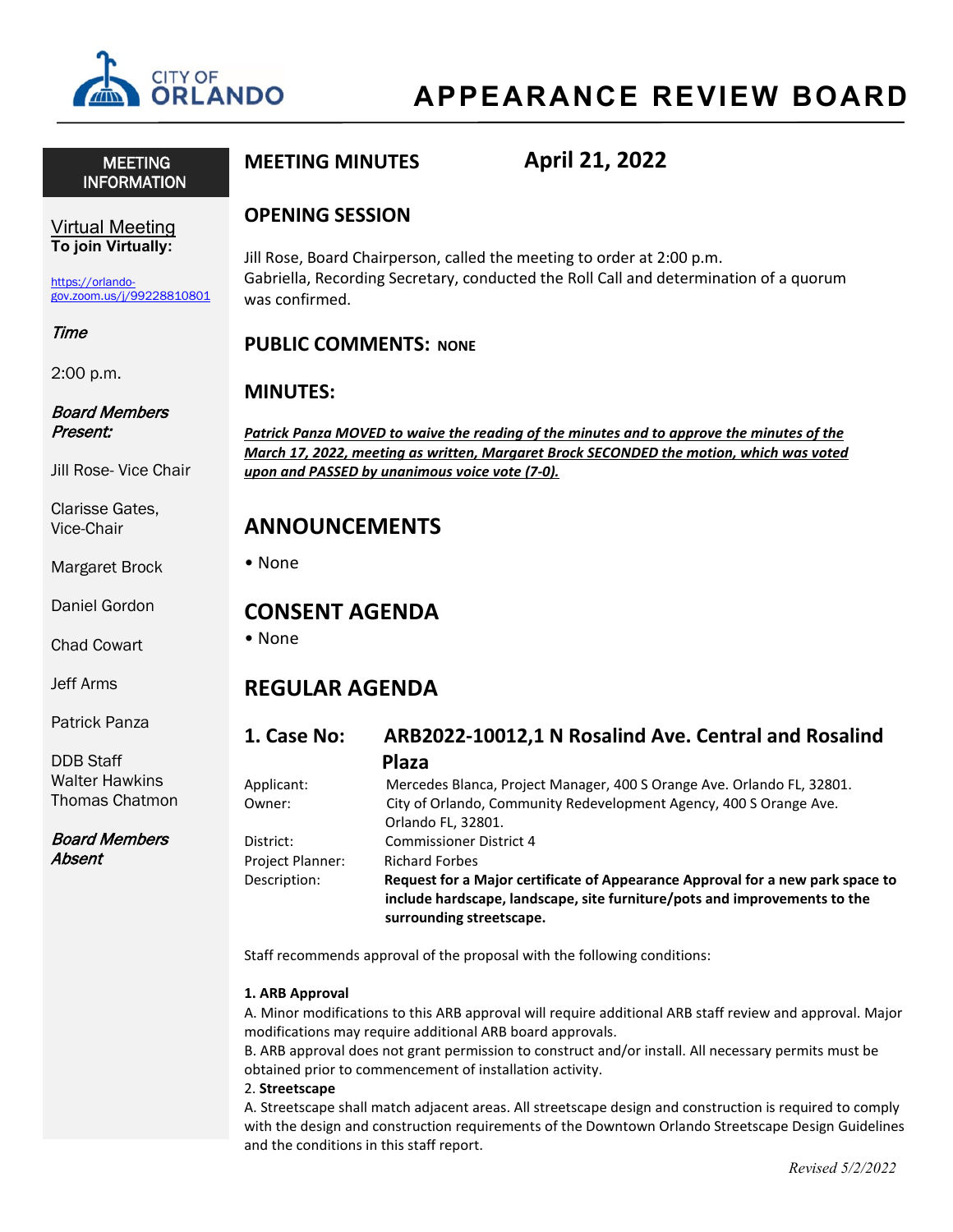B. Valve and Junction Boxes—All at grade junction, valve and control boxes in the streetscape zone must be vehicle bearing grade boxes and lids.

### 3. **Wall on building to the east**

A. Additional ARB Minor Review shall be required to determine what finish and or alternate

Richard Forbes, Appearance Review Official discussed the case through a PowerPoint presentation with slides that included: Location, aerial photos, views, elevations, plan, materials, and staff recommendations.

#### *Board discussion ensued regarding:*

- Minor Certificate of Appropriateness ARB2022-10006 demo.
- Proposed Design
- **Lighting**
- Colors and Materials

Mr. Chatmon provided a brief description of the project and the Orlando Land Trust collaboration with the DDB/CRA regarding 1 N Rosalind Ave. Central and Rosalind Plaza project.

Beth Gruber, Landscape architect Parks Division, provided a brief description of the landscape and palm trees that her team will use for this project.

*Patrick Panza MOVED to approve the request subject to staff conditions Daniel Gordon SECONDED the motion, voted upon, and PASSED by unanimous voice vote (7 -0).*

# **2. Case No: ARB2022-10010, 1278 Ferris Ave/567 Lake Highland Gym and Fields.**

| Applicant:              | Kasey Teimouri, Architect Schenkel Shultz Architecture, 200 E Robinson   |
|-------------------------|--------------------------------------------------------------------------|
|                         | St. Ste 300 Orlando FL, 32801.                                           |
| Owner:                  | Jessie Martinez, CFO, Lake Highland Preparatory School, 1278 Ferris Ave. |
|                         | Orlando FL, 32803.                                                       |
| District:               | <b>Commissioner District 3</b>                                           |
| <b>Project Planner:</b> | <b>Richard Forbes</b>                                                    |
| Description:            | Request for Major Certificate of Appearance Approval for the             |
|                         | construction of a two-story gymnasium with support spaces, and           |
|                         | the relocation of the softball field and multi-purpose field.            |
|                         |                                                                          |

*Recommended Action*: Approval, based on the conditions in the staff report.

#### **1. ARB Approval**

A. Minor modifications to this ARB approval will require additional ARB staff review and approval. Major modifications may require additional ARB board approvals.

B. ARB approval does not grant permission to construct and/or install. All necessary permits must be obtained prior to commencement of installation activity.

#### 2. **Streetscape**

- A. Streetscape design and construction is required to comply with the design and construction requirements of the Downtown Orlando Streetscape Design Guidelines and the conditions in this staff report.
- B. Required streetscape treatment is a modified Treatment 5 (Parkway Street) along Alden and Brookhaven.
- C. Valve and Junction Boxes—All at grade junction, valve and control boxes in the streetscape zone must be vehicle bearing grade boxes and lids.
- D. Alden Road and Lake Highland Drive right-of-way widths required by the PD must be maintained.
- E. Public access along the sidewalk in front of the gymnasium in the drop off area must be maintained at all times.
- F. The proposed drop-off lane shall not conflict with the realigned trail crossing.
- G. The sidewalk along Brookhaven shall be a minimum 6 foot wide and use a modified Treatment 5 (Parkway Street). Final design shall require ARB *Major* review.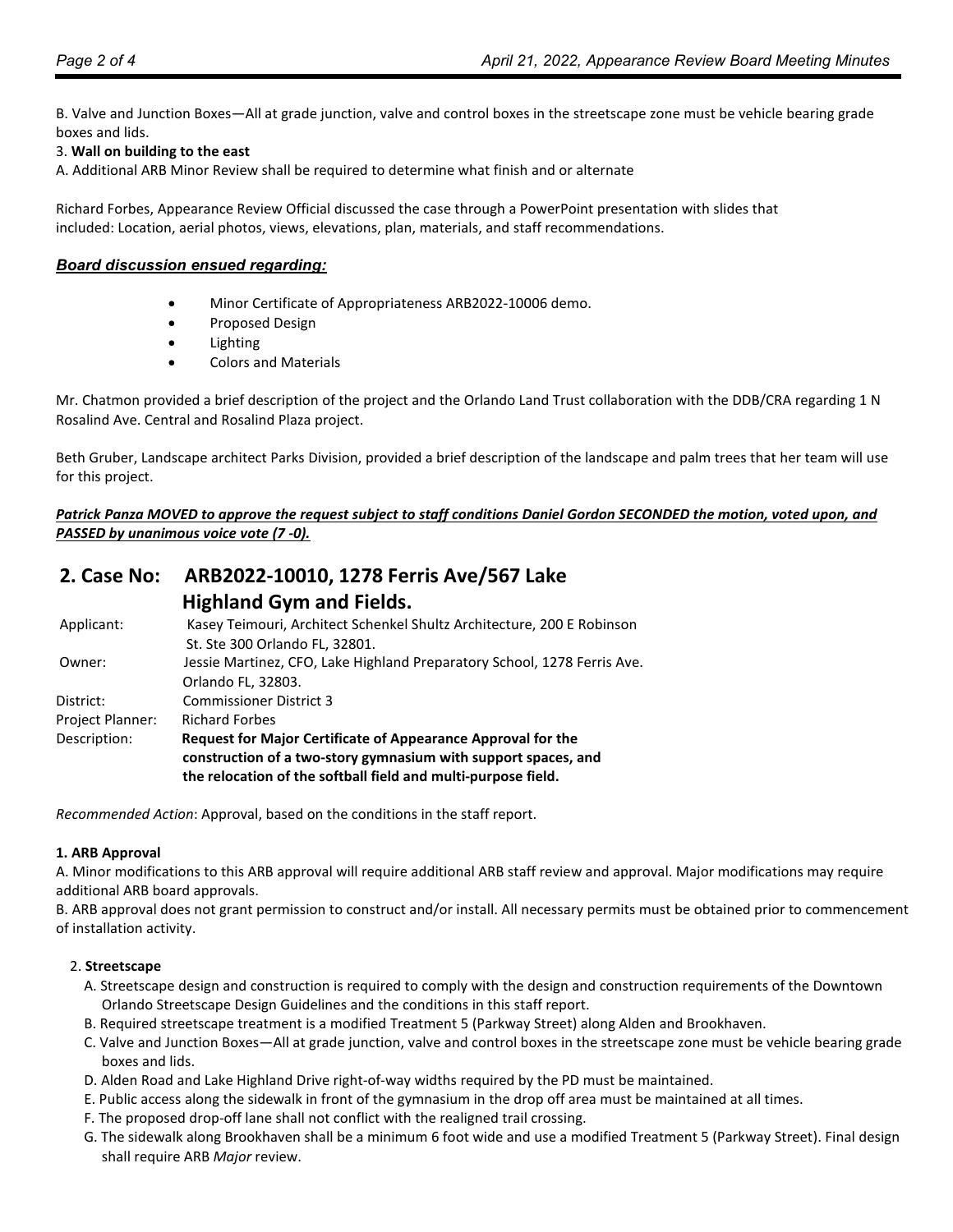- H. The streetscape and sidewalk crossing the existing curb cut on Alden will need additional *Major* review by staff.
- I. City Services easement shall be required for any required sidewalk/streetscape areas outside of the right of way.
- 3. **Building Design** 
	- A. Final samples of the brick and perforated metal screening materials shall require an additional ARB minor review.

B. Ground floor glass must be clear, tinted, and reflective glass is prohibited. Minimum light transmittance shall be 80%. High performance or low-e glass may be considered as an alternative. No windows shall be dry-walled, or have permanent partitions installed on the interior, to block natural surveillance.

C. View panels shall be provided in all exterior solid doors.

#### 4. **Landscape**

A. Add additional plantings in retention area edges. Add additional oak adjacent to drop-off area.

B. Existing trees shall be retained where possible and if feasible trees and large shrubs in the building site and Brookhaven right-ofway shall be relocated.

C. Final landscape design shall require ARB *Major* review.

#### 5. **Signage**

A. The project proposes 760.5 square feet of signed where 722 square feet is allowed and the signs shall be reduced to the allowed amount.

Richard Forbes, Appearance Review Official discussed the case through a PowerPoint presentation with slides that included: Location, aerial photos, views, proposed site plan, proposed elevations, colors, renderings, materials, and staff recommendations.

- $\triangleright$  Brooke Myers, Lake Highland Representative, 800 N Orange Ave. Orlando FL, 32801. Spoke in favor of this project.
- Kasey Teimouri, Architect Schenkel Shultz Architecture, 200 E Robinson St. Ste 300 Orlando FL, 32801. Spoke in favor of this project.
- Jay Klima, Klima Weeks Civil Engineering, Inc. 385 Douglas Avenue, Suite 2100. Altamonte Springs, FL 32714
- Todd Bonnett, Bonnett Design Group, 400 S Orlando Avenue, Maitland, FL. Spoke in favor of this project.

#### *Board discussion ensued:*

- Sidewalk treatment concerns.
- Request to have the final landscape and streetscape design as a Major review.

Jeff Arms moved to approve the request based on the staff report's conditions. The landscape and streetscape final design shall be reviewed before the ARB Board. Modifications on conditions 2G and 2H with the addition of condition 4C.

*Jeff Arms MOVED to approve the request subject to staff conditions with the corrections on conditions 2G, 2H, and the addition of condition 4C. Patrick Panza SECONDED the motion, voted upon, and PASSED by unanimous voice vote (7 -0).*

# **COURTESY REVIEW**

• No Items

# **NEW BUSINESS:**

• No Items

# **OTHER BUSINESS:**

**A.** Due to the COVID-19 pandemic, Board members may attend the Appearance Review Board meetings virtually via Zoom Webinar. If in person quorum is required, the Board Secretary will work with board members to determine if attendance will be in person or via Zoom. Board members are not permitted to attend by telephone only due to the inability to view visual presentations provided at the meeting for consideration of the projects to be recommended for approval/denial.